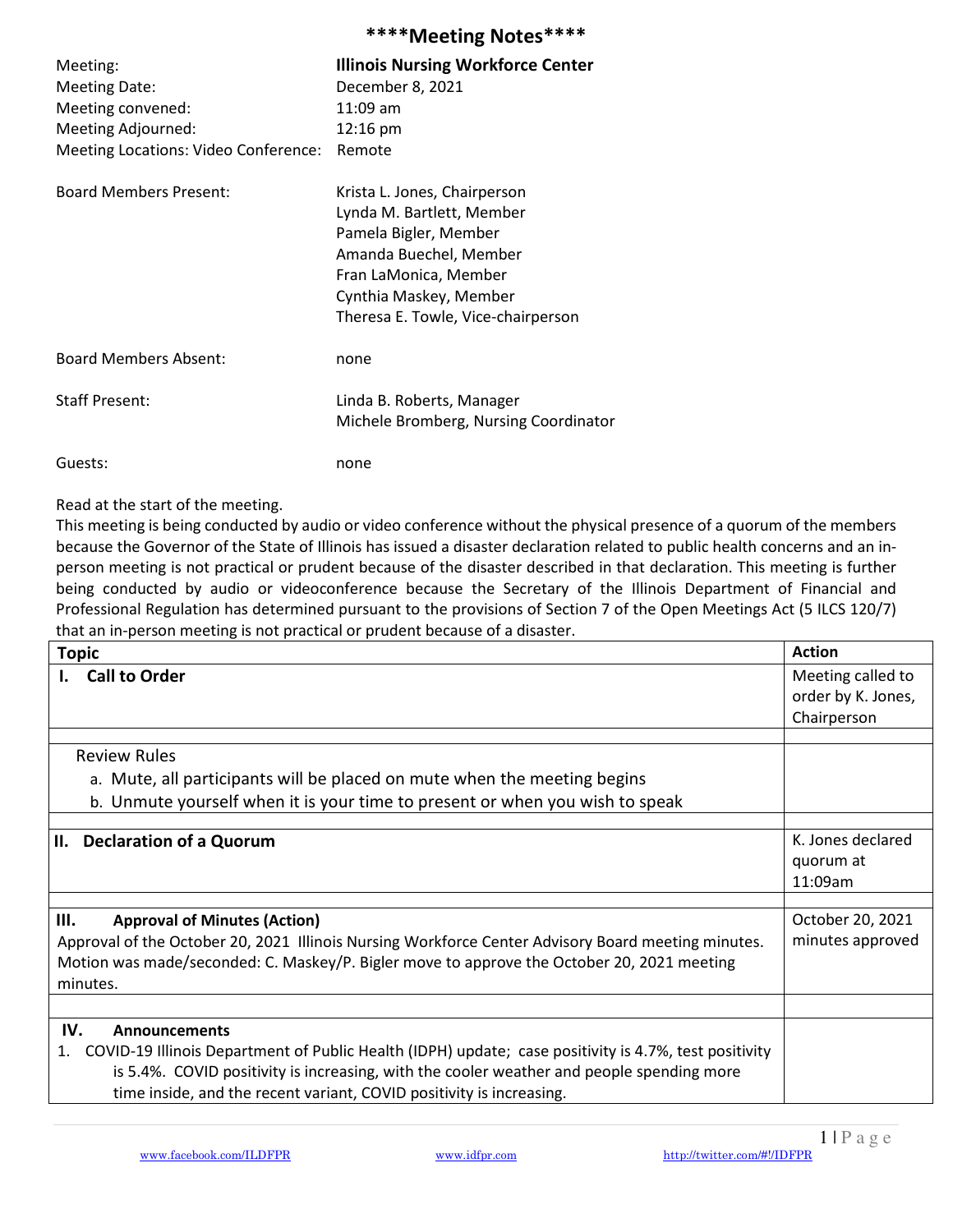| 2.  | National Forum of State Nursing Workforce Centers Annual Conference: Swing for the Fences!<br>Changing the Nursing Workforce Game; Bellagio Hotel, Las Vegas, Nevada, June 20-22, 2022. |                    |
|-----|-----------------------------------------------------------------------------------------------------------------------------------------------------------------------------------------|--------------------|
|     | Conference is a hybrid event; same conference fee for in-person or remote attendance.                                                                                                   |                    |
|     |                                                                                                                                                                                         |                    |
| V.  | <b>New Business</b>                                                                                                                                                                     |                    |
|     | None                                                                                                                                                                                    |                    |
|     |                                                                                                                                                                                         |                    |
| VI. | Old Business - need to edit                                                                                                                                                             | Motion: approve    |
| 1.  | APRN 2020 survey report, draft #2 was reviewed. Revisions were made based on previous                                                                                                   | <b>APRN</b> report |
|     | board comments and review. Motion was made/seconded: F. LaMonica/C. Maskey move to                                                                                                      |                    |
| 2.  | approve the APRN 2020 survey report.<br>Illinois Coalition of Nursing Organizations (ICNO). The notes from the October Nursing                                                          |                    |
|     | Workforce Center board meeting will be distributed to all ICNO members. From those                                                                                                      |                    |
|     | organizations that attended in October, it was an opportunity to learn about other member                                                                                               |                    |
|     | organizations. The next meeting is to be hosted by ANA-Illinois, unsure when in 2022.                                                                                                   |                    |
|     | Discussion: how to partner, to expand on priorities. Will need to measure impact; need an                                                                                               |                    |
|     | assessment of vacancies, vacancies being filled by "travel" nurses. Discussed different models                                                                                          |                    |
|     | of travel nurses, sign-on bonuses, referral bonuses, etc.                                                                                                                               |                    |
|     | Plan: contact IONL, state agency such as IDES or IWIB to determine current number of                                                                                                    |                    |
|     | vacancies. Contact ANA-Illinois to find out the date of the next meeting; if it is not until March                                                                                      |                    |
|     | 2022, invite ICNO leaders to the February Nursing Workforce Center board meeting, discussing                                                                                            |                    |
|     | public health issues, disparities, and leadership.<br>Robert Wood Johnson Foundation (RWJF), Center to Champion Nursing in America (CCNA) :                                             |                    |
|     | З.<br>Future of Nursing 2020-2030: Charting a Path to Achieve Health Equity. Some states have                                                                                           |                    |
|     | received innovation grants; there was a joint project with NY-breaking barriers down, changing                                                                                          |                    |
|     | lives. Plan: develop a crosswalk of the 9 Recommendations with the INWC that fit with the                                                                                               |                    |
|     | priorities.                                                                                                                                                                             |                    |
|     |                                                                                                                                                                                         |                    |
|     | Reports-this is old stuff<br>V.                                                                                                                                                         |                    |
|     | 1. Chairperson Report                                                                                                                                                                   |                    |
|     | Support of health, nurse well-being task force update (IONL, IHA, ANA-IL): background                                                                                                   |                    |
|     | information and survey links were distributed to nurse organization leaders. This same                                                                                                  |                    |
|     | information will also be published in the December issue of Nursing Voice. Return deadline is<br>mid-January 2022. There are a limited number of participants thus far.                 |                    |
|     | Illinois Nursing Workforce Center Manager Report<br>2.                                                                                                                                  |                    |
|     | National Forum State Nursing Workforce Centers:                                                                                                                                         |                    |
|     | Annual meeting next year to be in person/hybrid, June 20-23, 2022 Monday - Wednesday, Las                                                                                               |                    |
|     | Vegas, Bellagio hotel. Other projects: the Forum Research committee is working to revise the                                                                                            |                    |
|     | biennial results from the joint Forum-NCSBN survey data that is sent to each state, to increase                                                                                         |                    |
|     | state access.                                                                                                                                                                           |                    |
|     | 3. Other Organizations                                                                                                                                                                  |                    |
|     | a. Public Health Nurse Leaders Workgroup: three projects continue: 1) writing a third                                                                                                   |                    |
|     | article for publication; 2) partner with Illinois Public Health Association (IPHA) to                                                                                                   |                    |
|     | present a webinar to reach nurses across the state; 3) the Robert Wood Johnson                                                                                                          |                    |
|     | Foundation (RWJF) grant funding that was on hold in 2020, there currently is an RFP                                                                                                     |                    |
|     | for academic-practice partnerships (APPs) due mid-January 2022. This will fund                                                                                                          |                    |
|     | projects in the Spring semester 2022.<br>b. Illinois Nurses Foundation scholarship application open period is January 2-March 15,                                                       |                    |
|     | 2022. The annual gala was held December 4, 2021 and raised \$14, 000+, which                                                                                                            |                    |
|     | exceeded the goal.                                                                                                                                                                      |                    |
|     | c. American Nurses Association: this week is the leadership summit with executive                                                                                                       |                    |
|     | officers and state presidents.                                                                                                                                                          |                    |